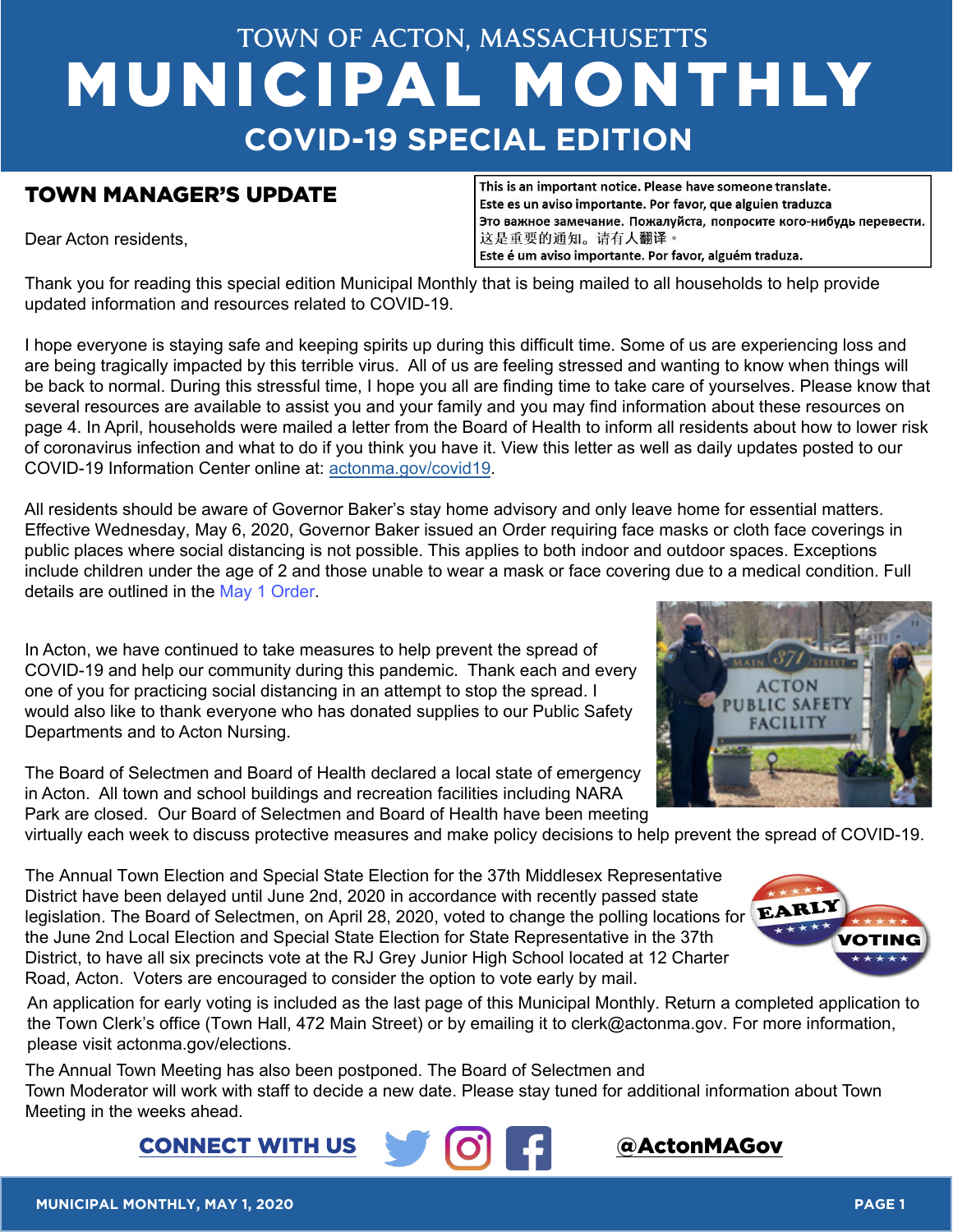The Board of Selectmen voted to extend the fourth quarter tax bill due date until June 1st, 2020. If such tax bills are unpaid after June 1st, all fees and interest shall be waived as long as the amount due is paid by June 30th. Please contact the Collector's office with questions by emailing collector@actonma.gov.

The transfer station increased operating hours to 7am to 3pm Monday through Saturday. The first hour each day starting at 7am is dedicated for seniors. Some services requiring in-person transactions are temporarily restricted so please call ahead if you have questions.

We have also started to broadcast local updates and additional information on our local FM radio station 94.9. WAEM. Many public meetings are broadcasted live as well as other PSAs and programs. A weekly live broadcast of the Senior Center's Java with John program is aired on the radio and also on the ActonTV youtube channel.

The Land Use and Economic Development Office is partnering with local businesses for a Take Out Selfie social media campaign. Use the hashtag #TakeOutSelfie along with a photo (wearing a mask) while picking up your order. Visit [actonrestaurantweek.com](http://www.actonrestaurantweek.com) for a list of participating establishments.

As we continue to manage the COVID-19 pandemic, I want to share with all residents that our town departments have been effectively adapting the services we provide through innovation and the use of technology. Our public works, facilities, and natural resources employees continue to maintain our public properties and infrastructure. Our nursing and public health staff have been working non-stop to track cases and implement measures adopted by the Board of Health. Our dedicated public safety personnel and first responders are out there 24-hours per day every day executing their emergency response duties with concerns regarding the virus present at all times. I am proud of the work of our employees.

As we move forward and start to phase back to normal, I expect that many of you will may have questions or concerns about changes to local services or impacts to our community. We have established a central customer service hotline called the Acton Town Services hotline to provide one number to call that can provide answers to various questions related COVID-19 and also connect callers to resources about questions about town services in general.

The Acton Town Services hotline number is 978-929-6619.

Also, you are always welcome to contact my office by emailing manager@actonma.gov.

Thank you for your help and please be safe.

**Sincerely** John S. Mangiaratti, Town Manager





Visit [https://www.cdc.gov/coronavirus/2019-ncov/prevent](https://www.cdc.gov/coronavirus/2019-ncov/prevent-getting-sick/diy-cloth-face-coverings.html)[getting-sick/diy-cloth-face-coverings.html](https://www.cdc.gov/coronavirus/2019-ncov/prevent-getting-sick/diy-cloth-face-coverings.html) for additional information.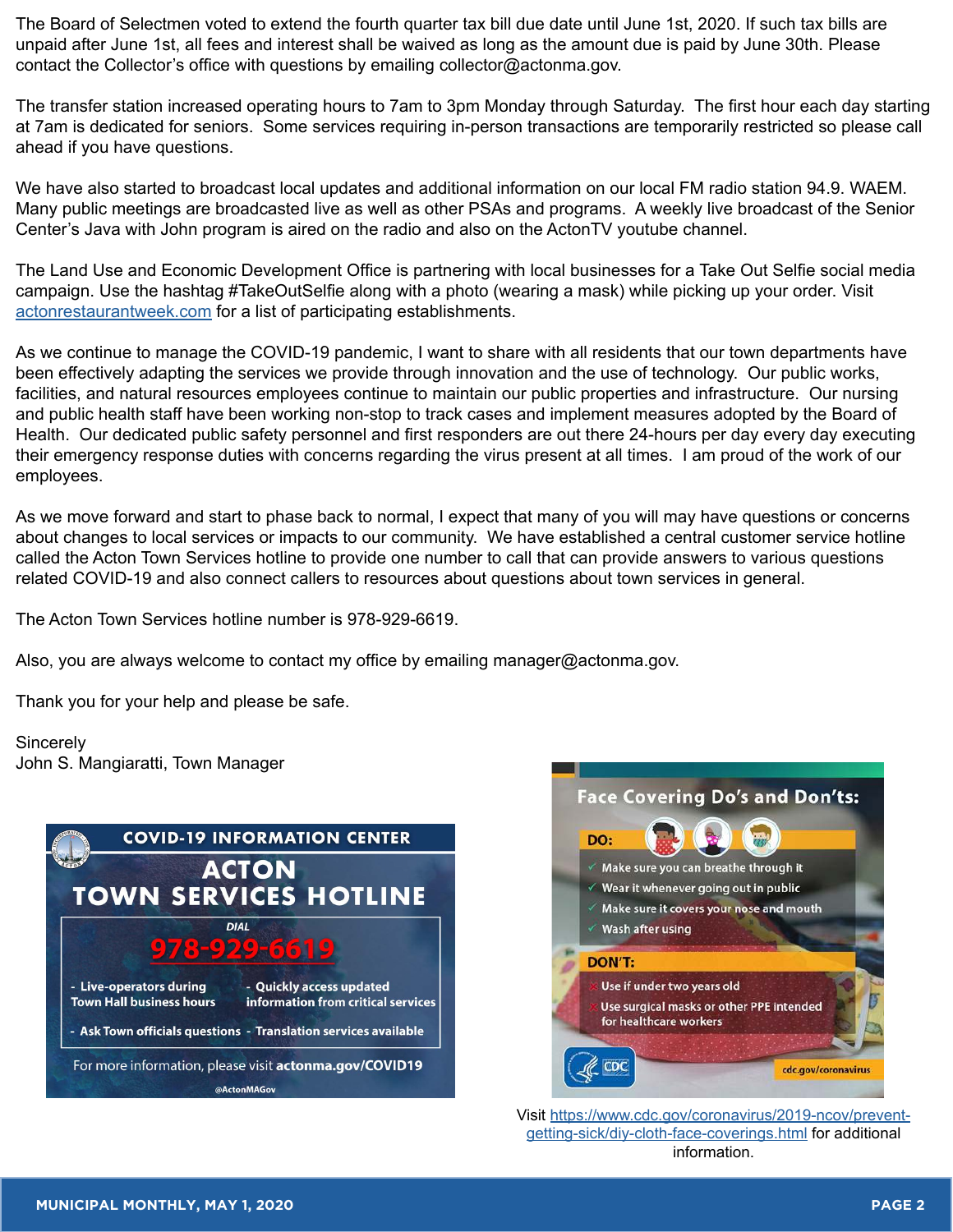## HEALTH DEPARTMENT

**The Board of Health wants to encourage all to Stop the Spread - Stay at Home and Stay Safe in order to prevent the transmission of the COVID-19 virus. The Massachusetts Department of Public Health has issued an advisory "to minimize all unnecessary activities outside the home during this state of emergency." We need to limit exposure to all of our residents from this highly contagious virus as no one is immune. Please do your part!** 

- Every instance of potential exposure that can be eliminated is an important step for that individual and for our community.
- Stay at home means only leaving your home to address essential needs, get some fresh air and exercise. If you do leave home, avoid unnecessary travel and unnecessary contact with other individuals.
- The directive is not a lockdown and allows residents to continue performing tasks essential to the health and safety of their family and community.
- The purpose is to curb the spread of the disease by limiting resident's movements and non-essential activities.
- This directive means people should avoid all nonessential outings and stay inside as much as possible.
- Individuals should limit outdoor recreational activities to only non-contact activities and avoid situations where they come in close contact with other people.
- This requires individuals to avoid going to places where they could come in close contact with other people, such as playgrounds, sport fields, recreation areas and parks.
- Individuals are strongly advised to stay-at-home, unless necessary. What is necessary should be objectively construed as necessary for life sustaining activities based on the purpose of the order like going to the grocery store or pharmacy. And please remember, wear a mask and maintain social distancing while you are out!.
- While this may be inconvenient and difficult, this short-term directive is for the immediate protection of the health and welfare of our community. As a suburban community, when residents stay at home, individuals are generally spread out over a large geographical area and avoiding contact with other individuals. When families or groups of individuals leave their home to go to public areas, this increases the risk of exposure and potential to spread the disease. Individuals should seek to get some fresh air and exercise at home rather than go to public areas. The spread of the virus can only be stopped by concerted collective action. Even if you feel well, you may still have the virus as some people have not had any symptoms but have tested positive so please don't just think about yourself think about others.
- These are challenging and unprecedented times. Every individual has a responsibility to do their part for themselves, their families and our entire community.
- Please help and consider how your actions affect everyone in our community.

We are all in this together. Be well and stay safe.

## COUNCIL ON AGING

The Senior Center and Human Services Center will re-opening on a date to be announced. If you are in need of assistance please call our office at 978-929-6652 and leave a message or e-mail us at [seniorcenter@acton-ma.](mailto:seniorcenter%40acton-ma.gov?subject=) [gov](mailto:seniorcenter%40acton-ma.gov?subject=). We will get back to you.

- Frozen meals and handmade masks are available at the Senior Center upon request.
- Look for a variety of programs/classes/lectures on Acton TV's public channel. (8 on Comcast, 45 on Verizon)
- **• Java with John**  Fridays at 10:00 AM on Acton's radio WAEM 94.9 FM or live on [www.youtube/actontv1.](http://www.youtube/actontv1) The show will be aired later on ActonTV. Join the Town Manager, the COA Director and guests, each week as they give updates and answer questions. Check the website under 'special announcements' for any changes to the schedule. Questions can be emailed ahead of time to [manager@actonma.gov](mailto:manager%40actonma.gov?subject=)
- **SHINE (Serving the Health Insurance Needs of Everyone).** You can learn all about Medicare by visiting [www.medicare.gov.](https://www.medicare.gov/) If you have issues or questions call 1-888-272-7177.
- **• SMOC 2020 LIHEAP** fuel assistance application deadline extended. The last day to apply is May 29, 2020. If you want to apply for fuel assistance call 508-620-2342. You can also email SMOC at [fueldocs@smoc.org](http://fueldocs@smoc.org)
- **• Minuteman Senior Services,** our State Home Care, provides a variety of services including: Care Management - In home assessment and support activities of daily living and Meals on Wheels. Minuteman Senior Services can be reached at 1-888-272-7177 or visit [www.minutemansenior.org](http://www.minutemansenior.org).
- **• Alzheimer's Association Helpline** 1-800-272-3900. Available for calls 7 days a week, 24 hours a day.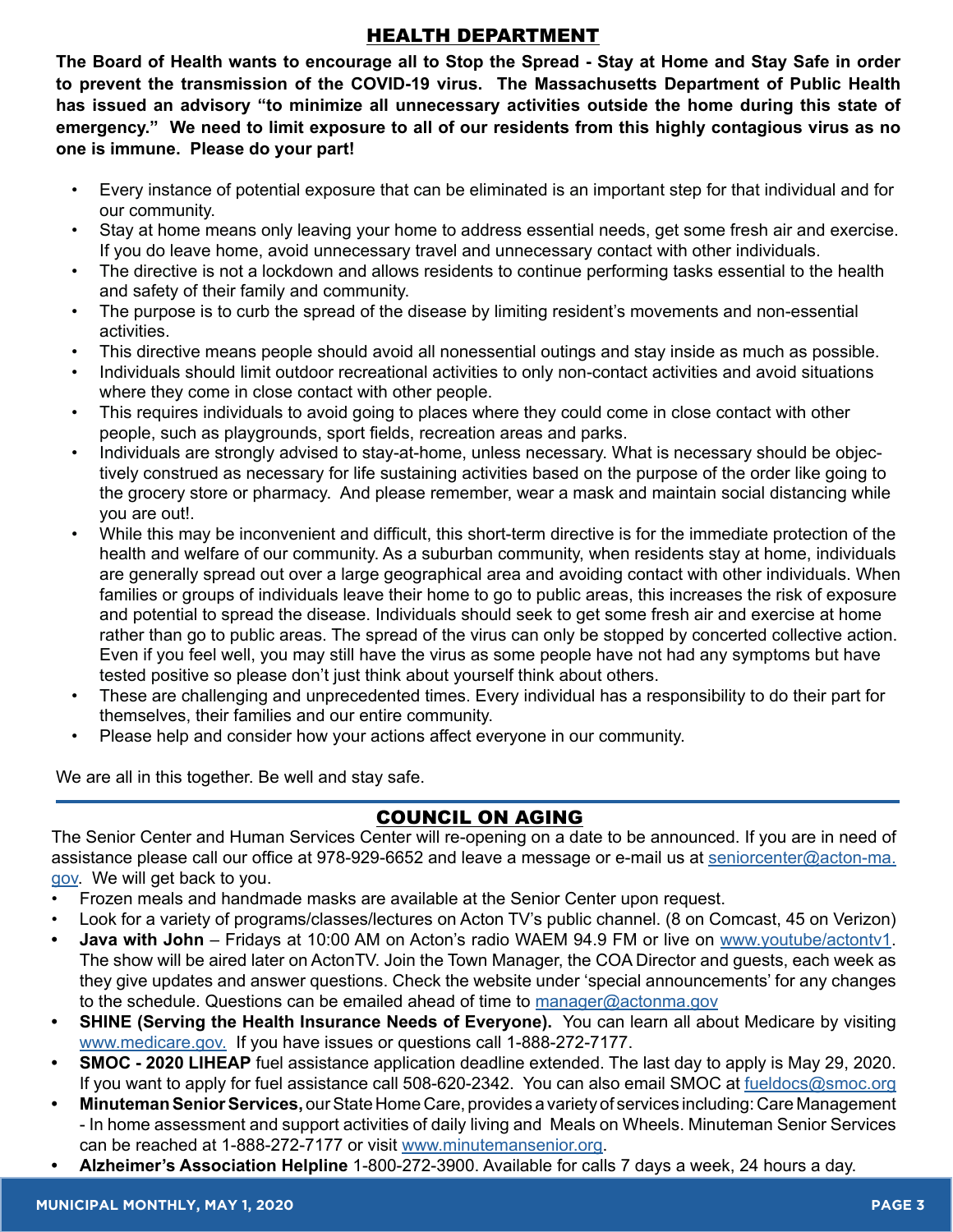## **LOCAL RESOURCE SUPPORTS DURING CORONAVIRUS CLOSURE**

While schools are closed, families may find they need assistance from community agencies. Please feel free to reach out to your school's counselor, psychologist, nurse, or social worker.

#### **Town of Acton Community Services Coordinator: Laura Ducharme, 978.929.6651, lducharme@actonma.gov**

| <b>Area of Need</b>                                                                         | <b>Contact:</b>                                                                                                                                                                                                                                                                                                                                                                                                                                                                                                                                                                                                                                                                                                                                                                                                                                                                                                                                                                                                                                                                                                                                                                                                                                                                                                                                                                                                                                                                                                                   |  |  |
|---------------------------------------------------------------------------------------------|-----------------------------------------------------------------------------------------------------------------------------------------------------------------------------------------------------------------------------------------------------------------------------------------------------------------------------------------------------------------------------------------------------------------------------------------------------------------------------------------------------------------------------------------------------------------------------------------------------------------------------------------------------------------------------------------------------------------------------------------------------------------------------------------------------------------------------------------------------------------------------------------------------------------------------------------------------------------------------------------------------------------------------------------------------------------------------------------------------------------------------------------------------------------------------------------------------------------------------------------------------------------------------------------------------------------------------------------------------------------------------------------------------------------------------------------------------------------------------------------------------------------------------------|--|--|
| <b>Food Resources</b>                                                                       | A-B Food Pantry, actonfoodpantry.org, (978) 635-9295, Open every week: 10:00AM-7:00PM Wednesdays, and<br>$\bullet$<br>9:30AM - 11:30AM Thursdays as a DRIVE THRU PANTRY ONLY.<br>ABRSD offers grab-and-go breakfast and lunch to residents Mon-Fri. Pick-up outside the High School main entrance<br>$\bullet$<br>from 11:30AM -1:00PM. You do NOT need to have a child in the district to get food. Email<br>abqualifiedlunch@neighborbrigade.org<br>Mt. Calvary Community Supper, www.mtcalvaryacton.org<br>$\bullet$<br>Open Table, http://www.opentable.org/, Drive-through pantry service for those in need.<br>$\bullet$                                                                                                                                                                                                                                                                                                                                                                                                                                                                                                                                                                                                                                                                                                                                                                                                                                                                                                    |  |  |
| <b>Financial</b><br><b>Resources</b>                                                        | Acton Boxborough United Way: abuw.org, COVID-19 Emergency Grants for Acton residents and families in crisis<br>$\bullet$<br>(rent, food, mortgage) and critical local service providers.<br>A Friend in Need / Saint Vincent de Paul: E-mail Laura Ducharme (contact information above)<br>$\bullet$                                                                                                                                                                                                                                                                                                                                                                                                                                                                                                                                                                                                                                                                                                                                                                                                                                                                                                                                                                                                                                                                                                                                                                                                                              |  |  |
| <b>MA Department of</b><br><b>Transitional</b><br><b>Assistance (DTA)</b>                   | Department of Transitional Assistance: https://dtaconnect.eohhs.mass.gov/, Supplemental Nutrition<br>$\bullet$<br>Assistance Program (SNAP), Transitional Aid to Families with Dependent Children (TAFDC), Emergency Aid to the<br>Elderly, Disabled and Children (EAEDC)<br>DTA Mobile App: https://www.mass.gov/how-to/download-the-dta-connect-mobile-app, You can download the<br>$\bullet$<br>app and apply from your phone.                                                                                                                                                                                                                                                                                                                                                                                                                                                                                                                                                                                                                                                                                                                                                                                                                                                                                                                                                                                                                                                                                                 |  |  |
| <b>Housing</b><br><b>Assistance</b>                                                         | MA State Aide Housing: https://publichousingapplication.ocd.state.ma.us/<br>$\bullet$<br>MA Centralized Waitlist: http://www.section8listmass.org/How_to_Apply.php<br>$\bullet$<br>Acton Housing Authority: http://www.actonhousing.net/Home.aspx, E-mail office@actonhousing.net<br>$\bullet$                                                                                                                                                                                                                                                                                                                                                                                                                                                                                                                                                                                                                                                                                                                                                                                                                                                                                                                                                                                                                                                                                                                                                                                                                                    |  |  |
| <b>Medical Attention</b><br>or Answers to<br><b>Health Questions</b>                        | IF THERE IS A MEDICAL EMERGENCY, CALL 911 OR GO TO AN EMERGENCY ROOM.<br>Call your primary care physician.<br>$\bullet$<br>Review the <b>Covid-19 letter</b> from the Acton Board of Health.<br>$\bullet$                                                                                                                                                                                                                                                                                                                                                                                                                                                                                                                                                                                                                                                                                                                                                                                                                                                                                                                                                                                                                                                                                                                                                                                                                                                                                                                         |  |  |
| <b>Coronavirus</b><br><b>Questions or</b><br><b>Concerns</b><br>&<br><b>Other Resources</b> | View Acton's Coronavirus Information Center actonma.gov/covid19.<br>$\bullet$<br>Statewide 2-1-1 Helpline: Dial 2-1-1 from a phone or visit www.mass211.org, For info on COVID-19 prevention,<br>$\bullet$<br>testing, and referrals.<br>Danny's Place Youth Services: E-mail info@dannys-place.org<br>$\bullet$<br>Domestic Violence Services Network (DVSN): E-mail dvvap@concordma.gov, For anyone who needs help with<br>$\bullet$<br>a controlling partner or family member.<br>First Connections: E-mail Imatthews@jri.org, Offering virtual support groups for new parents, postpartum<br>$\bullet$<br>depression, anxiety, and diaper pantry. Weekly Facebook Circle Times.<br>MetroWest Legal Services: E-mail intake@mwlegal.org, Free legal services in civil legal cases to low income<br>$\bullet$<br>residents.<br>Minuteman Senior Services: Visit www.minutemansenior.org or call (888) 222-6171<br>$\bullet$<br>Minuteman Arc for Human Services: www.minutemanarc.com, Most programs running with telemedicine<br>$\bullet$<br>capability.<br>Neighborhood Brigade: actonboxboroughma@neighborbridage.org, Coordinates the needs of families in crisis<br>$\bullet$<br>with volunteers who want to help.<br>Town of Acton Dept. of Veterans Services: E-mail James MacRae at vso@actonma.gov<br>$\bullet$<br>Town of Acton Council on Aging: E-mail seniorcenter@actonma.gov<br>$\bullet$<br>For information on various resources such as food, fuel, financial assistance: Contact Laura Ducharme<br>$\bullet$ |  |  |
| <b>Mental Health</b><br><b>Support</b>                                                      | IF THERE IS A MENTAL HEALTH EMERGENCY, CALL 911 OR GO TO AN EMERGENCY ROOM.<br>National Suicide Prevention Lifeline: 1-800-273-8255<br>$\bullet$<br>Call2Talk: 1-508-532-2255 or Text "C2T" to 741741 or Samariteens: 800-252-TEEN (8336)<br>$\bullet$<br>SAMHSA's Disaster Distress Helpline, 1-800-985-5990, This is a 24/7 multilingual free hotline for immediate crisis<br>$\bullet$<br>counseling for people experiencing emotional distress re: the pandemic.<br>NAMI (North Alliance on Mental Health Illness), 781-982-3318: www.namimass.org,<br>$\bullet$<br>www.namicentralmiddlesex.org<br>Eliot Community Human Services, E-mail dgarfield@eliotchs.org, Provides outpatient mental health and<br>$\bullet$<br>substance abuse services for all ages.                                                                                                                                                                                                                                                                                                                                                                                                                                                                                                                                                                                                                                                                                                                                                               |  |  |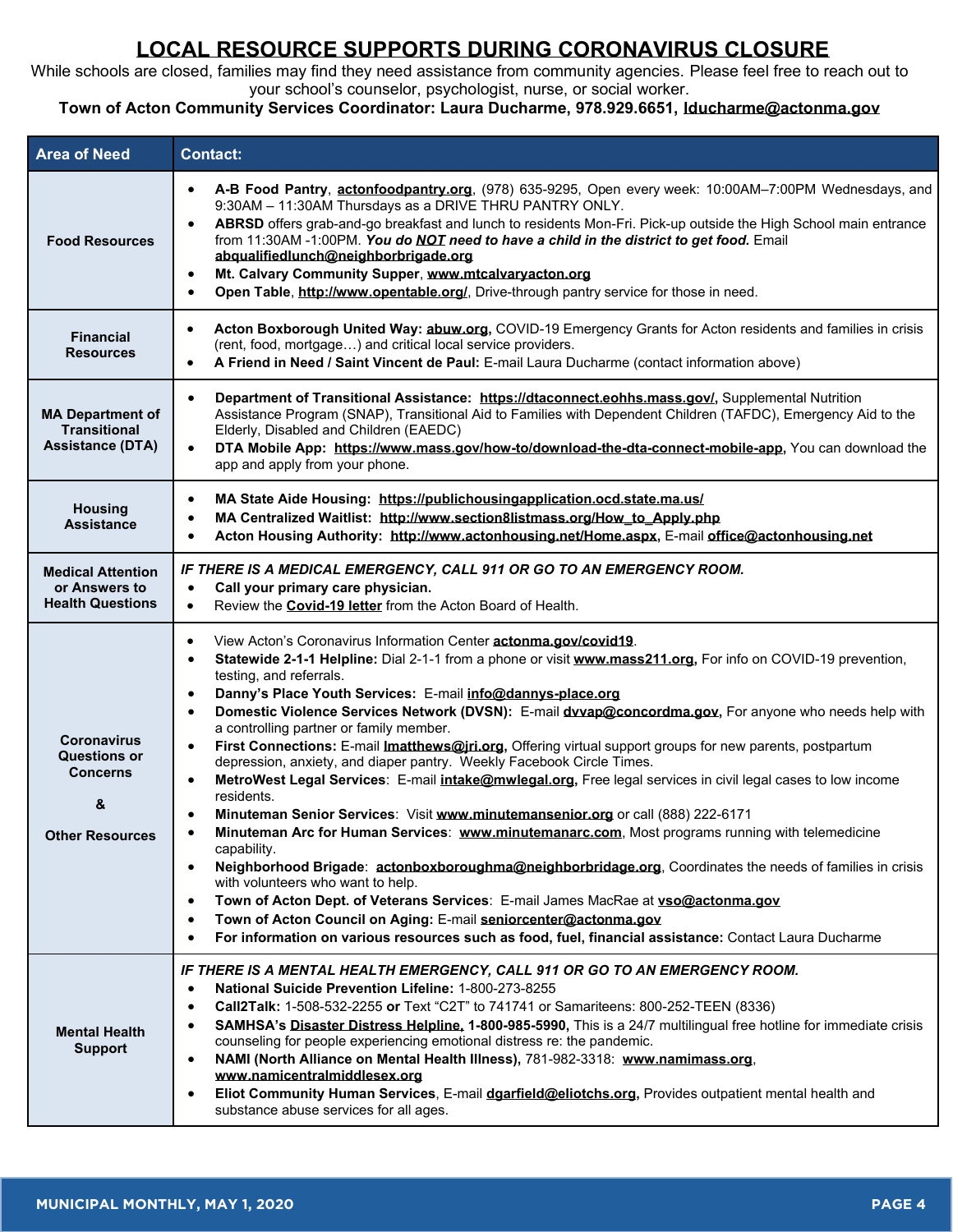#### ECONOMIC DEVELOPMENT

The COVID-19 pandemic and related closures are making life difficult for Acton businesses. The muchneeded federal CARES Act provided more than \$650 billion for small business relief, administered through the Small Business Association. The Acton Board of Selectmen is also considering ways the Town can do its part to help the Acton business community. Please visit www.actonma.gov/business for links to various business assistance programs as they become available.

Please consider supporting Acton's restaurants and cafes by ordering takeout or delivery for you and your family. Now, you can also order beer and wine to go with your food! Visit [www.actonrestaurantweek.com](http://www.actonrestaurantweek.com/) for a listing of open establishments. While you're picking up your meal, take and post a #takeoutselfie to the Town of Acton and Acton Restaurant Week Facebook pages.

At least one Acton company has re-tooled in order to help with the pandemic. Sparx Hockey, located at 30 Sudbury Road, manufactures an automated skate sharpener. The company was quick to pivot its operations to manufacture face shields as personal protective equipment for health care providers and first responders. As such, Sparx is eligible to apply for state funding to assist in the manufacturing of PPE. More information about the grant program is available at [www.actonma.gov/business](https://www.acton-ma.gov/686/Economic-Development).

## RECREATION DEPARTMENT

NARA Park and all Town fields and playgrounds are closed until the Town of Acton/State Emergency has been lifted per Acton Board of Health. You may enroll for NARA Camp online at [actonrec.com](https://actonma.myrec.com/info/default.aspx) without paying in advance until camp is confirmed to open.

NARA Beach operations may be impacted early in the season. Please visit [actonma.gov/beach](https://actonma.gov/312/NARA-Park) for updates.

New online programs are now being offered! Visit our online registration site **actonrec.com** to get more information and/or register.

All concerts and special events planned at NARA prior to July 15 have been canceled or postponed. Concerts and events after July 15 will be determined at a later date.

## HIGHWAY DEPARTMENT

The Highway Department would like to thank the residents for their continued cooperation during the winter months. It can be a challenging time for all.

#### **Spring Repairs**

Sometimes the grass strips and curbs along the roads are damaged while plowing. The Highway Department works to repair these areas as soon as possible after the snow has melted and the ground has thawed; however other work that involves the safety of the public takes priority. It may take until mid-summer to repair these areas. The repair of grass surfaces generally consists of raking out the ruts and seeding with a standard highway grass seed. If your landscaping needs are such that this is unacceptable, you may choose to repair these areas on your own earlier in the spring.

#### **Street Sweeping**

Part of the Highway Department's maintenance program involves cleaning the road surfaces and drains. The road surfaces and sidewalks are cleaned with mechanical sweepers during the spring months. The highly visible areas are cleaned first, such as the town centers and the Isaac Davis Trail. Most roads are swept once during this period.

Residents are reminded to not put lawn wastes, trash, tree limbs, etc. in the roadway during the sweeping process as it may damage the machinery. The operator will not remove such material, leaving an unsightly mess for you and your neighbors.

#### **Transfer Station & Recycling Center Hours**

We have temporarily adjusted the hours of the Transfer Station & Recycling Center. It is open Monday – Saturday 7:00 AM – 3:00 PM (excluding public holidays). The first hour is open to seniors only (65+). During the COVID-19 emergency, we are limiting the operation to the disposal of regular household garbage (PAYT) and recycling only. To maintain social distancing, we are not accepting bulky items that require payment and we ask that residents also maintain social distancing while using the facility.

**The Swap Shop is closed.**

## ACTON MEMORIAL LIBRARY

Access the library from home! AML has a lot of great digital content including e-books, audiobooks, video, music, and databases. You can use your library card number and password to access these resources. If you do not have a library card, or have lost your number or password please contact us by phone (978-929-6543) or email reference@ actonma.gov

*Reminder: We are unable to accept returns while we are closed and all fines are waived during this time.*

Stay up-to-date with announcements and library info by following us on Facebook, Instagram (@ActonLibrary) and Twitter (@ActonMemLibrary), or by going to www.actonmemoriallibrary.org